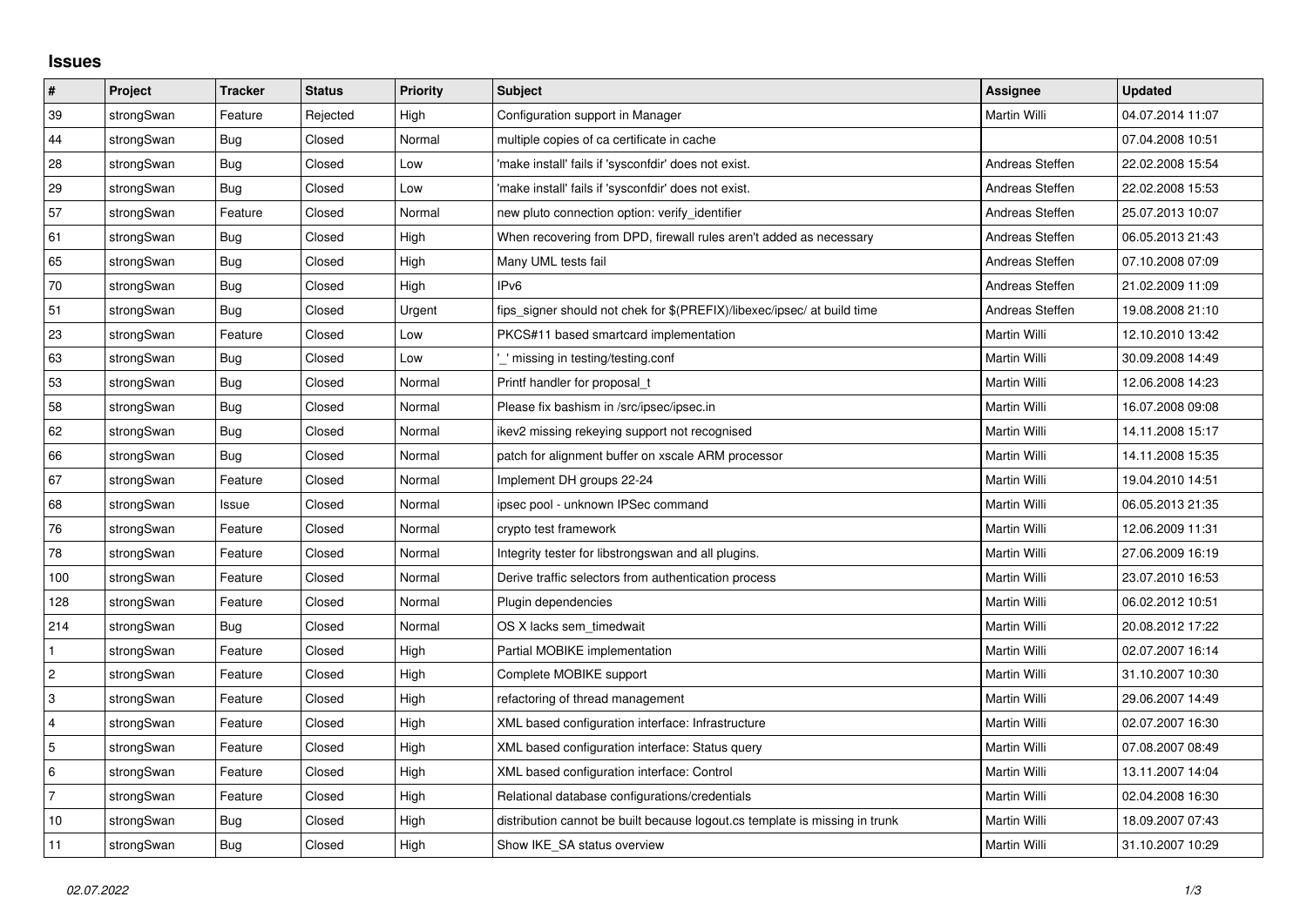| $\vert$ # | Project    | <b>Tracker</b> | <b>Status</b> | <b>Priority</b> | <b>Subject</b>                                                 | Assignee            | <b>Updated</b>   |
|-----------|------------|----------------|---------------|-----------------|----------------------------------------------------------------|---------------------|------------------|
| 13        | strongSwan | Feature        | Closed        | High            | Implement a modular credential framework                       | Martin Willi        | 15.02.2008 09:36 |
| 14        | strongSwan | Feature        | Closed        | High            | Initiate/Terminate IKE_SAs                                     | <b>Martin Willi</b> | 13.11.2007 14:04 |
| 15        | strongSwan | Feature        | Closed        | High            | Implement rauthentication using RFC4478                        | Martin Willi        | 30.11.2007 14:55 |
| 16        | strongSwan | Feature        | Closed        | High            | Generic plugin architecture                                    | Martin Willi        | 15.02.2008 09:37 |
| 17        | strongSwan | Feature        | Closed        | High            | Pluggable crypto modules                                       | Martin Willi        | 15.02.2008 09:36 |
| 18        | strongSwan | Feature        | Closed        | High            | Merge EAP-AKA module into trunk                                | Martin Willi        | 13.12.2007 09:47 |
| 19        | strongSwan | Feature        | Closed        | High            | Include EAP-MD5 into trunk                                     | Martin Willi        | 13.12.2007 09:48 |
| 20        | strongSwan | Feature        | Closed        | High            | Pluggable fetcher plugins                                      | Martin Willi        | 18.02.2008 09:58 |
| 21        | strongSwan | Feature        | Closed        | High            | CRL support                                                    | Martin Willi        | 10.03.2008 18:40 |
| 22        | strongSwan | Feature        | Closed        | High            | OCSP support                                                   | Martin Willi        | 10.03.2008 18:41 |
| 24        | strongSwan | Feature        | Closed        | High            | Update doxygen documentation                                   | Martin Willi        | 22.02.2008 16:07 |
| 25        | strongSwan | Feature        | Closed        | High            | alternative crypto implementation                              | Martin Willi        | 31.05.2008 09:49 |
| 26        | strongSwan | Bug            | Closed        | High            | Port all tools to new crypto/credential APIs                   | <b>Martin Willi</b> | 21.03.2008 18:04 |
| 27        | strongSwan | Feature        | Closed        | High            | Create a database API                                          | Martin Willi        | 19.02.2008 15:16 |
| $30\,$    | strongSwan | Feature        | Closed        | High            | Certificate caching                                            | <b>Martin Willi</b> | 02.04.2008 14:50 |
| 31        | strongSwan | <b>Bug</b>     | Closed        | High            | ikev2/rw-eap-aka-rsa scenario fails                            | Martin Willi        | 19.03.2008 15:25 |
| 32        | strongSwan | <b>Bug</b>     | Closed        | High            | ikev2/rw-no-idr scenario fails                                 | <b>Martin Willi</b> | 19.03.2008 11:13 |
| 33        | strongSwan | Bug            | Closed        | High            | ikev2/crl-revoked scenario broken                              | Martin Willi        | 19.03.2008 19:02 |
| 34        | strongSwan | Bug            | Closed        | High            | ikev2/multi-level-ca-loop segfaults                            | Martin Willi        | 31.03.2008 09:19 |
| 35        | strongSwan | <b>Bug</b>     | Closed        | High            | ikev2/ocsp-no-signer-cert scenario segfaults                   | <b>Martin Willi</b> | 02.04.2008 09:45 |
| 36        | strongSwan | Bug            | Closed        | High            | strongswan-4.2.0 does not compile with uclibe                  | Martin Willi        | 04.04.2008 13:51 |
| 40        | strongSwan | Feature        | Closed        | High            | NetworkManager support                                         | Martin Willi        | 22.08.2008 12:54 |
| 41        | strongSwan | Feature        | Closed        | High            | CFG attribute provider framework                               | Martin Willi        | 16.04.2008 11:24 |
| 42        | strongSwan | Feature        | Closed        | High            | CFG attribute handler framework                                | Martin Willi        | 28.04.2009 10:23 |
| 43        | strongSwan | <b>Bug</b>     | Closed        | High            | missing certificate_identity in SQL database causes segfault   | Martin Willi        | 07.04.2008 10:08 |
| 45        | strongSwan | Bug            | Closed        | High            | Failure to open SQLite database crashes charon                 | Martin Willi        | 07.04.2008 09:16 |
| 46        | strongSwan | Feature        | Closed        | High            | DNS resolving for hosts in ike_cfg                             | Martin Willi        | 09.06.2008 09:34 |
| $47\,$    | strongSwan | Feature        | Closed        | High            | <b>RNG API</b>                                                 | Martin Willi        | 16.04.2008 11:27 |
| 48        | strongSwan | Feature        | Closed        | High            | Parallel trustchain verification                               | Martin Willi        | 16.04.2008 11:33 |
| 49        | strongSwan | Bug            | Closed        | High            | starter log directly to terminal                               | Martin Willi        | 30.04.2009 10:18 |
| 50        | strongSwan | <b>Bug</b>     | Closed        | High            | plutostderrlog option missing                                  | Martin Willi        | 11.05.2008 10:10 |
| 54        | strongSwan | Feature        | Closed        | High            | <b>EAP-Identity Server functionality</b>                       | Martin Willi        | 22.08.2008 12:55 |
| 55        | strongSwan | <b>Bug</b>     | Closed        | High            | Implement SHA512/384/256 HMAC with proper truncation in kernel | Martin Willi        | 03.12.2009 11:41 |